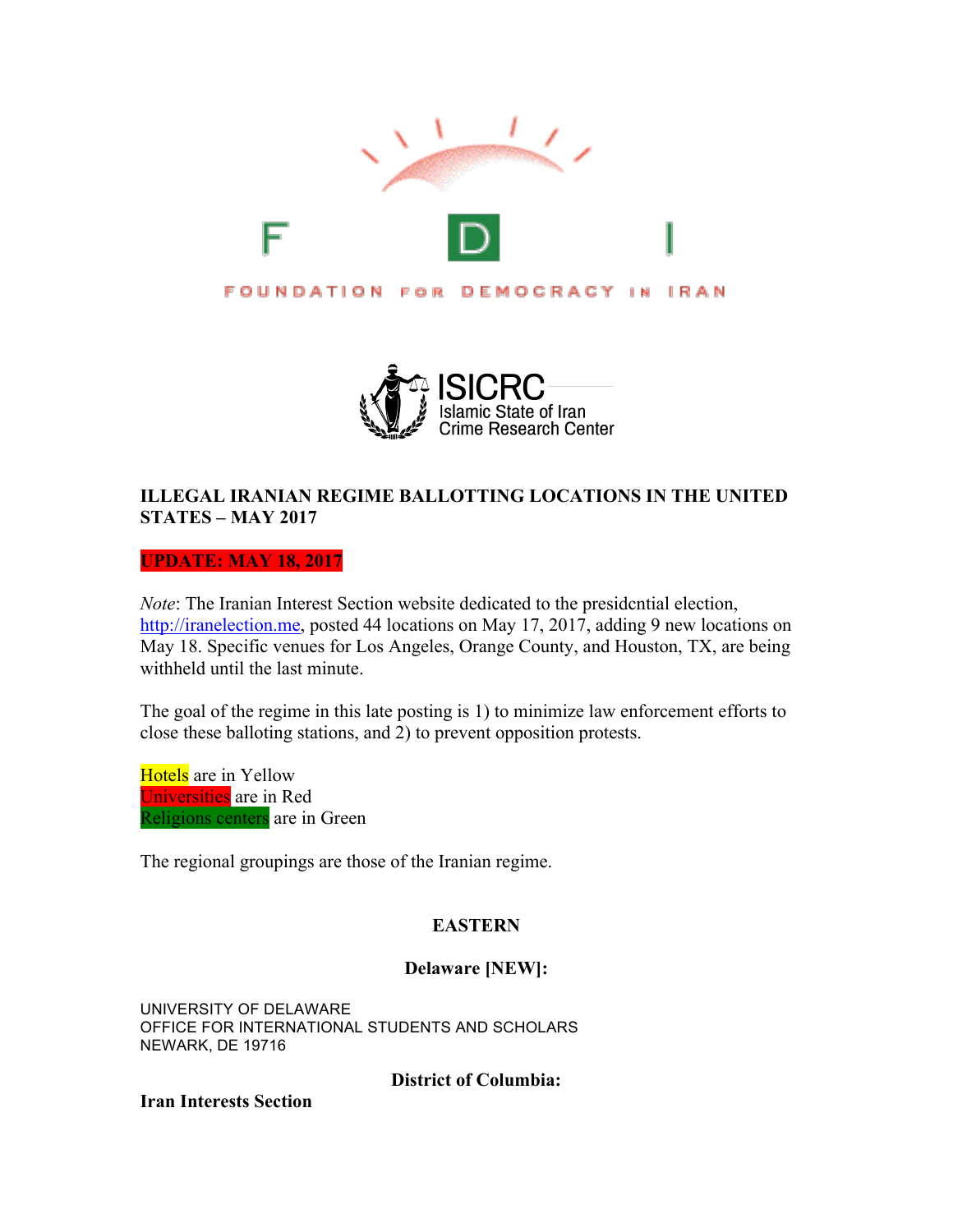1250 23rd St. N.W Washington,DC 20037

#### **Florida:**

#### **University of Florida/IFAS**

Straughn IFAS Extension Professional Development Center Room B 2142 Shealy Drive Gainesville, Florida 32608

#### **4450 W. Ohio Ave**  Tampa, FL 33614

#### **Florida International University**

10555 West Flagler St EC1116 Miami, FL 33174

#### **Georgia:**

#### **Comfort Inn Buckhead North**

5793 Roswell Rd NE Atlanta, GA 30328

# **Indiana:**

#### **Indiana University-Purdue University Indianapolis**

Office of international affairs Global Crossroads room 902 West New York Street Indianapolis, IN 46202

# **Kentucky:**

#### **University Inn Hotel**

1229 S Limestone Lexington, KY 40503

## **Maryland: [NEW]**

HILTON GARDEN INN 14975 SHADY GROVE RD ROCKVILLE, MD 20850

## **Massachussetts:**

#### Courtyard Boston Cambridge

777 Memorial Drive Cambridge, Massachusetts 02139

## **Michigan:**

# **Country Inn**

2455 Michigan Ave. Dearborn, MI. 48124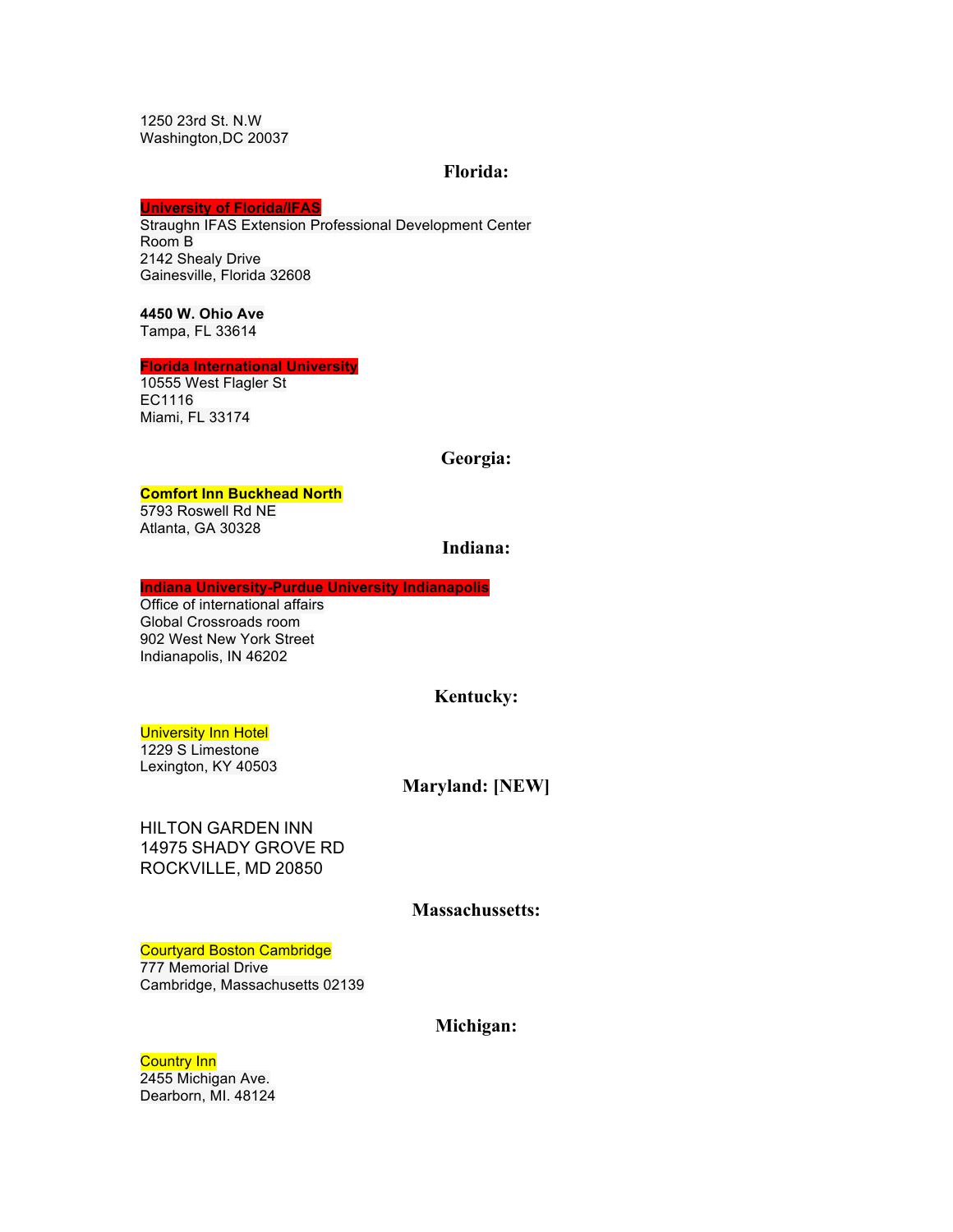**University of Michican North Campus**

Pierpont Commons, the Corner room 2101 Bonisteel Blvd Ann Arbor, MI 48109

### **New Jersey:**

#### **DoubleTree by Hilton**

Fort Lee - George Washington Bridge 2117 Route 4 Eastbound, Fort Lee, New Jersey 07024

## **New York:**

#### Imam Ali mosque

55-11 Queens Blvd Woodside, NY 11377

**One United Nations Plaza,** 44th Street (Between First and Second Avenue), New York, NY 10017

#### **[CHANGED]**

University of Buffalo North Campus 103 Talbert Hall Buffalo, NY 14260

## **North Carolina: [NEW]**

## DAYS INN RALEIGH-AIRPORT

RESEARCH TRIANGLE PARK, MEETING ROOM 1000 AIRPORT BLVD MORRISVILLE, NC 27560

#### **Ohio:**

#### **Ahlulbayt Islamic Center**

2580 West Dublin-Granville Rd Columbus OH. 43235

#### Crowne Plaza Hotel

5300 Rockside Rd Independence Ohio - 44131

# **Pennsylvania:**

#### **State College Presbyterian Church**

132 West Beaver Avenue, Room 10 State College, PA, 16801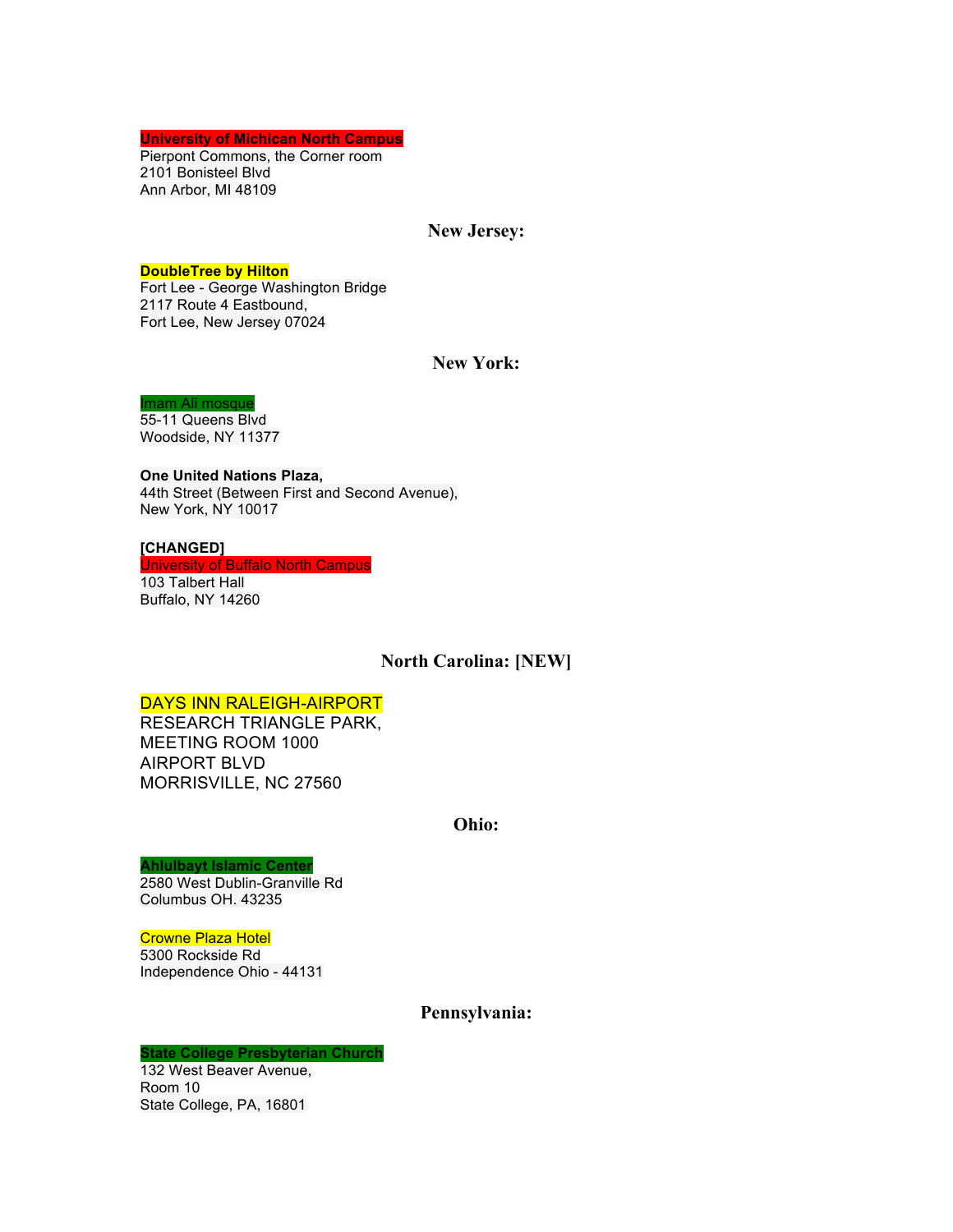**University of Pittsburg** William Pitt Union Room 548, 3959 Fifth Ave, Pittsburgh, PA 15213

# **[NEW] 539 GERMANTOWN PIKE LAFAYETTE HILL, PA 19444**

# **South Carolina:**

#### **University of South Carolina**

Coker Life Sciences Building, Room 102 700 Sumter St., Columbia, South Carolina 29208

#### **Virginia:**

# **12950 Center Entrance Ct**

Manassas, VA 20109

#### **Courtyard Marriott**

1960A Chain Bridge Road McLean, VA 22102

#### **Hyatt Place**

650 University City Blvd, Blacksburg, VA 24060

## **West Virginia:**

#### **West Virginia University**

Mountainlair Student Union Mountaineer Room 1550 University Ave Morgantown, WV 26506

# **CENTRAL**

## **Illinois:**

**University of Illinois at Urbana-Champaign**

Illini Union Room 104, 1401 W Green St` Urbana, IL, 61801

**[NEW] HOLIDAY INN CHICAGO** 5615 N CUMBERLAND AVE CHICAGO, IL 60631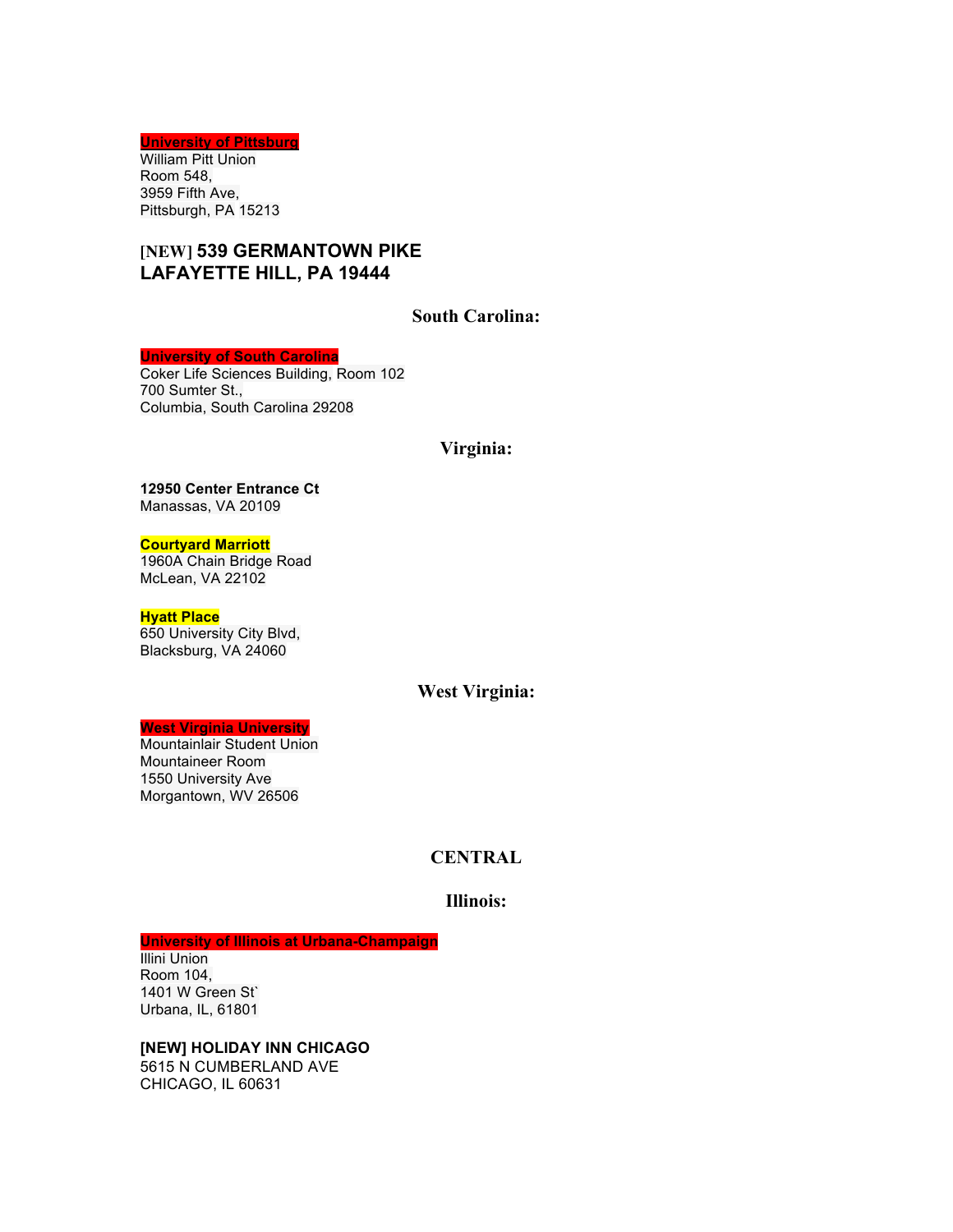## **Kansas:**

Crowne Plaza Kansas City - Overland Park 12601 West 95th Street Lenexa, KS 66215

## **Louisiana:**

## **Masjid Sabiqoun**

740 East washington st Baton Rouge, LA 70802

#### **Minnesota:**

**10301 Jefferson Highway** Brooklyn Park, MN 55443

## **Missouri:**

#### **Holiday Inn**

5915 Wilson Ave St. Louis, MO 63110

# **Nebraska:**

# **[NEW] University of Nebraska-Lincoln**

NEBRASKA Student Union 1400 R ST LINCOLN, NE 68588

#### **Oklahoma:**

#### University of Tulsa

Student Union, Alcove Room 800 S. Tucker Dr. Tulsa OK 74104

**515 NW Expressway** Oklahoma City, Oklahoma 73118

**Texas:**

## HYATT REGENCY NORTH DALLAS

701 East Campbell Road Richardson, Texas 75081

Texas A&M University

250 Calvin Moore Avenue 3365 TAMU College Station, TX 77840 [apparently student housing]

EMBASSY SUITES AUSTIN CENTRAL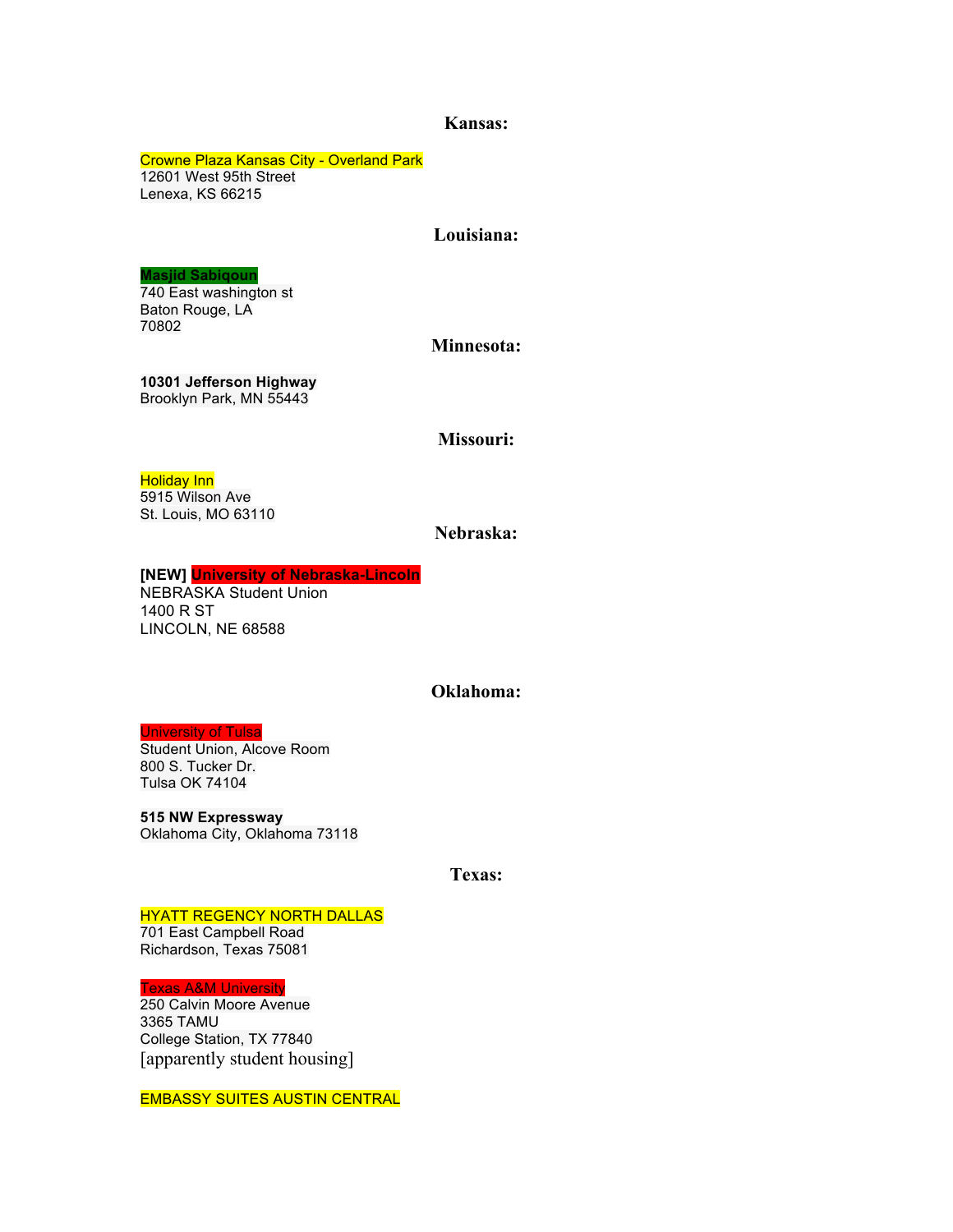5901 North I-35 Room B Austin, TX 78723

#### **[NEW] UNIVERSITY OF TEXAS**

APPLIED ENGINEERING & TECHNOLOGY BUILDING ROOM 102 ONE UTSA CIRCLE SAN ANTONIO , TX 78249

**[NEW] HOUSTON – TBA**

## **Wisconsin:**

**Best Western Midway Hotel** 1005 S Moorland Rd,

Brookfield, WI 53005

# **MOUNTAIN**

## **Arizona:**

**Aloft Tucson University Hotel** 1900 E Speedway Blvd, Tucson, AZ 85719

**Arizona State University**

Memorial Union Building, Room 206 Copper 301 E Orange St, Tempe, AZ 85287

## **Colorado:**

#### DoubleTree by Hilton Hotel Denver

Crystal Ballroom-I 3203 Quebec Street Denver, CO, 80207

#### **New Mexico:**

#### New University of New Mexico

(Main Campus) 1University Blvd Albuquerque, NM, 87131, USA

## **Utah:**

## University of Utah

Theater Room A Ray Olpin Union Building 200 Central Campus Drive, Salt Lake City, UT 84112